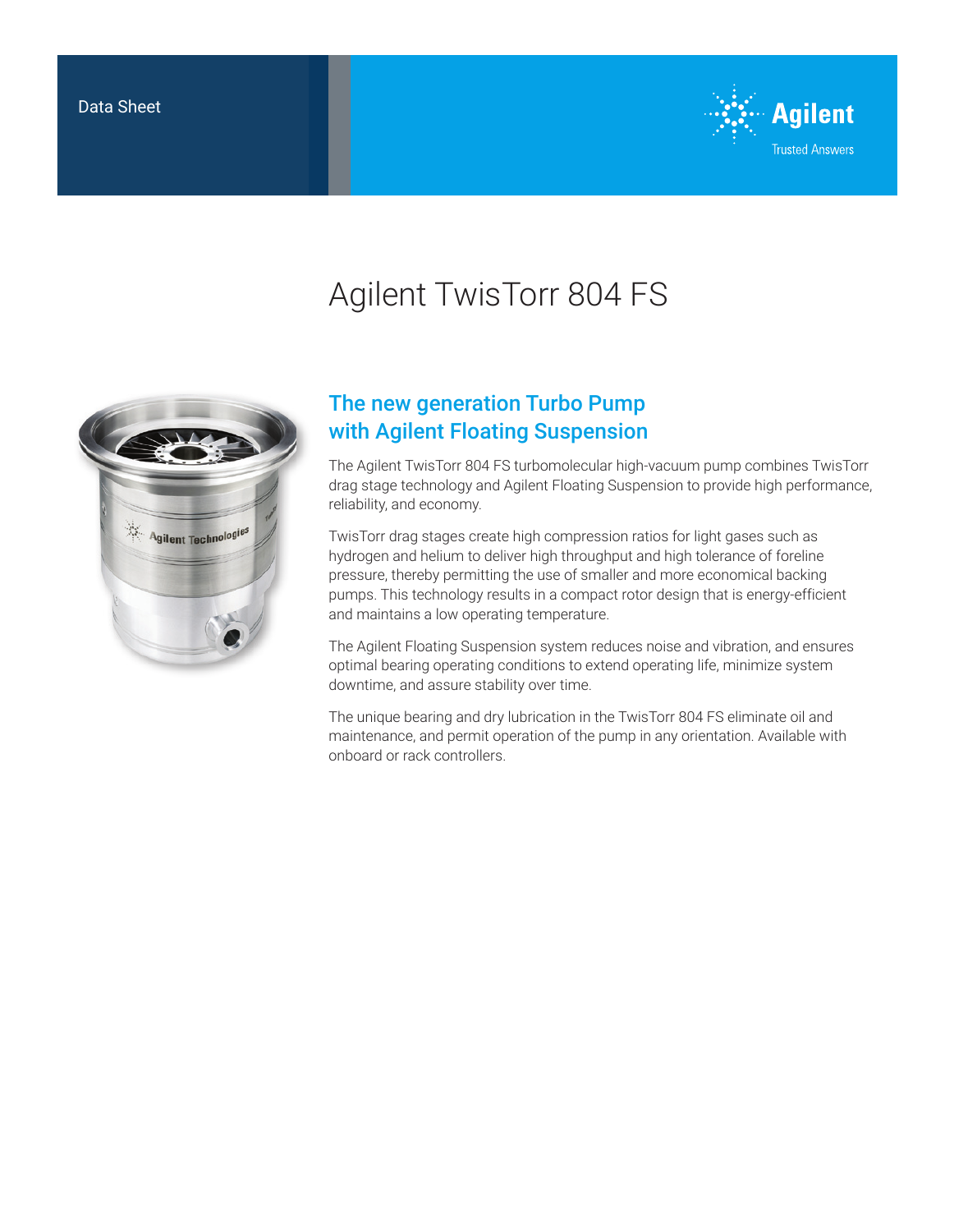#### Technical Specifications

| <b>Technical Specifications</b>                                                                                                                   |                                                                                    |                                                                 |       |  |  |
|---------------------------------------------------------------------------------------------------------------------------------------------------|------------------------------------------------------------------------------------|-----------------------------------------------------------------|-------|--|--|
| Pumping speed                                                                                                                                     | <b>ISO200K-F</b>                                                                   | <b>ISO250K-F</b>                                                | CFF10 |  |  |
| N,<br>He<br>Η,<br>Ar                                                                                                                              | 720 L/s<br>660 L/s<br>485 L/s<br>690 L/s                                           |                                                                 |       |  |  |
| Max Gas<br>Throughput (*)                                                                                                                         | Air Cooling<br>(25°C ambient<br>temperature)                                       | <b>Water Cooling</b><br>(15°C water temp. / 25°C ambient temp.) |       |  |  |
| $N_{2}$                                                                                                                                           | 4.3 mbar $L/s$<br><b>255 SCCM</b>                                                  | $6.2$ mbar $L/s$<br>367 SCCM                                    |       |  |  |
| He                                                                                                                                                | $7.9$ mbar $L/s$<br>467 SCCM                                                       | 10.4 mbar $L/s$<br>615 SCCM                                     |       |  |  |
| Ar                                                                                                                                                | $1.5$ mbar $L/s$<br>89 SCCM                                                        | $3.3$ mbar $L/s$<br><b>195 SCCM</b>                             |       |  |  |
| (*) Backing pump 11.6 m <sup>3</sup> /hr                                                                                                          |                                                                                    |                                                                 |       |  |  |
| Compression ratio and foreline tolerance**                                                                                                        |                                                                                    |                                                                 |       |  |  |
| N,<br>He<br>Н,<br>Ar                                                                                                                              | $> 1 \times 10^{11}$<br>$2 \times 10^8$<br>$3 \times 10^6$<br>$> 1 \times 10^{11}$ | 10 mbar<br>10 mbar<br>>4 mbar<br>8.5 mbar                       |       |  |  |
| (**) Foreline Tolerance defined as the pressure at which the turbopump still produces a<br>compression of 100 and estimated in water cooling mode |                                                                                    |                                                                 |       |  |  |
| <b>Base pressure</b><br>with recomm.<br>forepump                                                                                                  | $< 1 x 10^{-10}$ mbar<br>$(< 1 \times 10^{-10}$ Torr)                              |                                                                 |       |  |  |
| Inlet flange                                                                                                                                      | ISO 200K, ISO 200F, ISO 250K,<br>ISO 250F, CFF 10"                                 |                                                                 |       |  |  |
| Foreline flange                                                                                                                                   | NW25 or NW40                                                                       |                                                                 |       |  |  |
| Rotational speed                                                                                                                                  | Auto setting from 40'800 RPM<br>to 49'500 RPM                                      |                                                                 |       |  |  |
| Start-up time                                                                                                                                     | < 5 minutes                                                                        |                                                                 |       |  |  |

| <b>Technical Specifications</b>                                                                                                                                    |                                                                                                    |                                                                                            |  |  |  |  |
|--------------------------------------------------------------------------------------------------------------------------------------------------------------------|----------------------------------------------------------------------------------------------------|--------------------------------------------------------------------------------------------|--|--|--|--|
| Recommended<br>forepump                                                                                                                                            | Agilent DS302 Rotary Vane Pump<br>Agilent IDP-10 Dry Scroll Pump<br>Agilent IDP-15 Dry Scroll Pump |                                                                                            |  |  |  |  |
| Operating position                                                                                                                                                 | Any                                                                                                |                                                                                            |  |  |  |  |
| Oper. ambient temp.                                                                                                                                                | +5 °C to +35 °C                                                                                    |                                                                                            |  |  |  |  |
| Rel. humidity of air                                                                                                                                               | 0 to 90% (not condensing)                                                                          |                                                                                            |  |  |  |  |
| Bakeout temp.                                                                                                                                                      | ISO pump: 80°C at inlet flange<br>CFF pump: 120°C at inlet flange                                  |                                                                                            |  |  |  |  |
| Lubricant                                                                                                                                                          | Permanent lubrication                                                                              |                                                                                            |  |  |  |  |
| <b>Cooling requirements</b>                                                                                                                                        |                                                                                                    |                                                                                            |  |  |  |  |
| Air cooling                                                                                                                                                        | Air temperature from +5°C to 35°C                                                                  |                                                                                            |  |  |  |  |
| Water cooling                                                                                                                                                      | Water temperature from +15°C to +25°C<br>Water flow min. 100L/h                                    |                                                                                            |  |  |  |  |
| Noise Pressure<br>Level<br>(at 1m at full speed)                                                                                                                   | 43dB(A)                                                                                            |                                                                                            |  |  |  |  |
| Storage temp.                                                                                                                                                      | $-40$ °C to $+70$ °C                                                                               |                                                                                            |  |  |  |  |
| Max altitude                                                                                                                                                       | 3000 m                                                                                             |                                                                                            |  |  |  |  |
| Weight kg (lbs)                                                                                                                                                    | <b>ISO200K</b><br><b>ISO200F</b><br><b>ISO250K</b><br><b>ISO250F</b><br><b>CFF10"</b>              | 20.7 kg (45.5)<br>23.6 kg (51.9)<br>23.3 kg (51.2)<br>27.6 kg (60.9)<br>22.1 kg (48.6)     |  |  |  |  |
| Conformity to norms                                                                                                                                                |                                                                                                    |                                                                                            |  |  |  |  |
| <b>EMC (Control Units)</b><br>Safety (CE/CSA)<br><b>Machinery Directive</b><br><b>Low Voltage Directive</b><br><b>EMC Directive (Control Units)</b><br><b>ROHS</b> |                                                                                                    | 61326-1<br>61010-1<br>DIR 2006/42/CE<br>DIR 2014/35/EU<br>DIR 2014/30/EU<br>DIR 2011/65/EU |  |  |  |  |

Outline Drawing







Ø207.5 [8.17]

Dimensions: millimeters [inches]

Dimensions: millimeters [inches]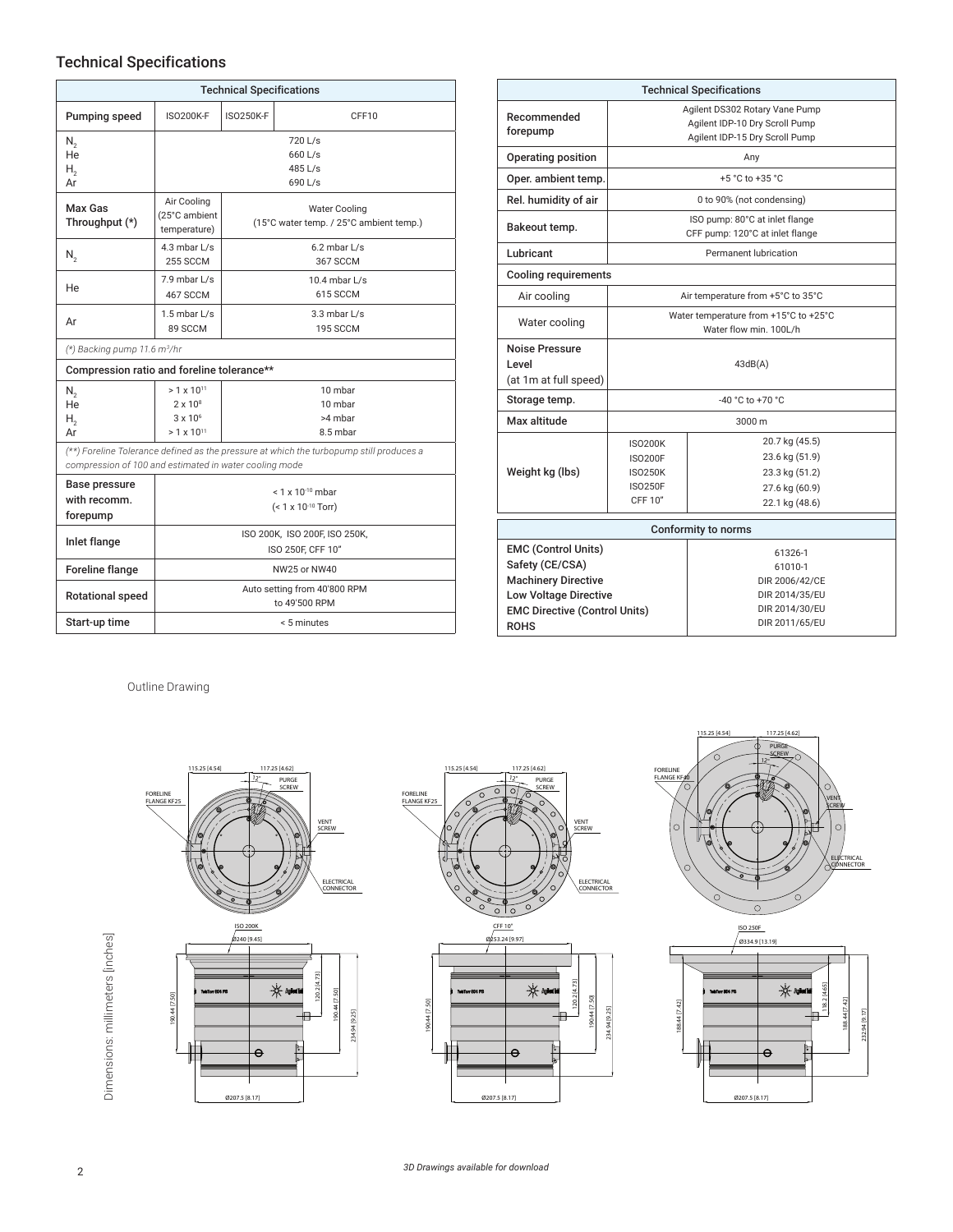#### Ordering Information

| Pumps                                          | <b>Configuration Options</b>                                                                                                                                                 |
|------------------------------------------------|------------------------------------------------------------------------------------------------------------------------------------------------------------------------------|
| TwisTorr 804 FS ISO200K KF25 air cooling       | X3511-64007                                                                                                                                                                  |
| TwisTorr 804 FS ISO200K KF40 air cooling       | X3511-64008                                                                                                                                                                  |
| TwisTorr 804 FS ISO200F KF25 air cooling       | X3511-64009                                                                                                                                                                  |
| TwisTorr 804 FS ISO200F KF40 air cooling       | X3511-64010                                                                                                                                                                  |
| TwisTorr 804 FS CFF10" KF25 air cooling        | X3511-64011                                                                                                                                                                  |
| TwisTorr 804 FS CFF10" KF40 air cooling        | X3511-64012                                                                                                                                                                  |
| TwisTorr 804 FS ISO250K KF40 air cooling       | X3511-64013                                                                                                                                                                  |
| TwisTorr 804 FS ISO250F KF40 air cooling       | X3511-64014                                                                                                                                                                  |
| TwisTorr 804 FS ISO200K KF25 water cooling     | X3511-64022                                                                                                                                                                  |
| TwisTorr 804 FS ISO200K KF40 water cooling     | X3511-64023                                                                                                                                                                  |
| TwisTorr 804 FS ISO200F KF25 water cooling     | X3511-64024                                                                                                                                                                  |
| TwisTorr 804 FS ISO200F KF40 water cooling     | X3511-64025                                                                                                                                                                  |
| TwisTorr 804 FS CFF10" KF25 water cooling      | X3511-64026                                                                                                                                                                  |
| TwisTorr 804 FS CFF10" KF40 water cooling      | X3511-64027                                                                                                                                                                  |
| TwisTorr 804 FS ISO250K KF40 water cooling     | X3511-64028                                                                                                                                                                  |
| TwisTorr 804 FS ISO250F KF40 water cooling     | X3511-64029                                                                                                                                                                  |
| <b>Controllers</b>                             | <b>Part Numbers</b>                                                                                                                                                          |
| TwisTorr Medium-TMP Rack Controller            | X3501-64016                                                                                                                                                                  |
| <b>TwisTorr Medium-TMP on board Controller</b> | X3512-64016                                                                                                                                                                  |
| Cables                                         | <b>Part Numbers</b>                                                                                                                                                          |
| Mains cable NEMA plug 3 m long                 | 9699958                                                                                                                                                                      |
| Mains cable EU plug 3 m long                   | 9699957                                                                                                                                                                      |
| Mains cable UK plug 2.5 m long                 | X3501-68005                                                                                                                                                                  |
| Serial Cable & T-plus Software                 | 9699883                                                                                                                                                                      |
| <b>Medium-TMP Extension Cable</b>              | 9699948M001 (5 m)<br>9699948M003 (10 m)<br>9699948M004 (15 m)<br>9699948M002 (20 m)<br>9699948M005 (30 m)<br>9699948M006 (50 m)<br>9699948M009 (75 m)<br>9699948M010 (100 m) |
| <b>Inlet Screen</b>                            | <b>Part Numbers</b>                                                                                                                                                          |
| Inlet screen ISO200/CFF10                      | 9699316                                                                                                                                                                      |
| Inlet screen ISO250                            | 9699350                                                                                                                                                                      |
| Cooling                                        | <b>Part Numbers</b>                                                                                                                                                          |
| Medium-TMP Air Cooling Kit for Rack Controller | X3501-68001                                                                                                                                                                  |

| Medium-TMP Air Cooling Kit for on board Controller                                                                                 | 9699297                                                                                                                                                                      |
|------------------------------------------------------------------------------------------------------------------------------------|------------------------------------------------------------------------------------------------------------------------------------------------------------------------------|
| Plastic Water cooling Kit                                                                                                          | 9699347                                                                                                                                                                      |
| Metal Water cooling Kit                                                                                                            | 9699337                                                                                                                                                                      |
| Air Cooling Kit Extension Cable 5m                                                                                                 | X3501-68101                                                                                                                                                                  |
| Air Cooling Kit Extension Cable 10m                                                                                                | X3501-68051                                                                                                                                                                  |
| Air Cooling Kit Extension Cable 15m                                                                                                | X3501-68061                                                                                                                                                                  |
| Air Cooling Kit Extension Cable 20m                                                                                                | X3501-68021                                                                                                                                                                  |
| Air Cooling Kit Extension Cable 30m                                                                                                | X3501-68011                                                                                                                                                                  |
| Air Cooling Kit Extension Cable 50m                                                                                                | X3501-68071                                                                                                                                                                  |
| Air Cooling Kit Extension Cable 75m                                                                                                | X3501-68081                                                                                                                                                                  |
| Air Cooling Kit Extension Cable 100m                                                                                               | X3501-68091                                                                                                                                                                  |
| Venting                                                                                                                            | <b>Part Numbers</b>                                                                                                                                                          |
| Vent valve driven by Rack Controller                                                                                               | X3501-68002                                                                                                                                                                  |
| Vent valve driven by onboard Controller                                                                                            | 9699834                                                                                                                                                                      |
| Vent flange, NW 10 KF / M8                                                                                                         | 9699108                                                                                                                                                                      |
| <b>Spare Vent Screw</b>                                                                                                            | X3511-68000                                                                                                                                                                  |
| Vent valve Rack Extension Cable                                                                                                    | X3501-68004 (5 m)<br>X3501-68054 (10 m)<br>X3501-68064 (15 m)<br>X3501-68074 (20 m)<br>X3501-68084 (30 m)<br>X3501-68034 (50 m)<br>X3501-68094 (75 m)<br>X3501-68104 (100 m) |
| Purge                                                                                                                              | <b>Part Numbers</b>                                                                                                                                                          |
| Purge 10SCCM M12-NW16KF                                                                                                            | 9699239                                                                                                                                                                      |
| Purge 10SCCM M12-1/4Swagelok                                                                                                       | 9699240                                                                                                                                                                      |
| Purge 20SCCM M12-NW16KF                                                                                                            | 9699241                                                                                                                                                                      |
| Purge 20SCCM M12-1/4Swagelok                                                                                                       | 9699242                                                                                                                                                                      |
| Spare Purge Screw                                                                                                                  | X3502-68004                                                                                                                                                                  |
| Mounting                                                                                                                           | <b>Part Numbers</b>                                                                                                                                                          |
| Medium-TMP onboard Controller side-mounting<br>bracket                                                                             | X3511-68003                                                                                                                                                                  |
| Medium-TMP KF25 foreline flange                                                                                                    | X3511-68001                                                                                                                                                                  |
| Medium-TMP KF40 foreline flange                                                                                                    | X3511-68002                                                                                                                                                                  |
| <b>Active Gauges</b>                                                                                                               | <b>Part Numbers</b>                                                                                                                                                          |
| FRG 700 Full Range Gauge<br>PVG 500 Pirani Vacuum Gauge<br>PCG 750 Pirani Capacitance Gauge<br>CDG-500 Capacitance Diaphragm Gauge | Ask Agilent for details                                                                                                                                                      |

Compression Ratio **Pumping Speed**